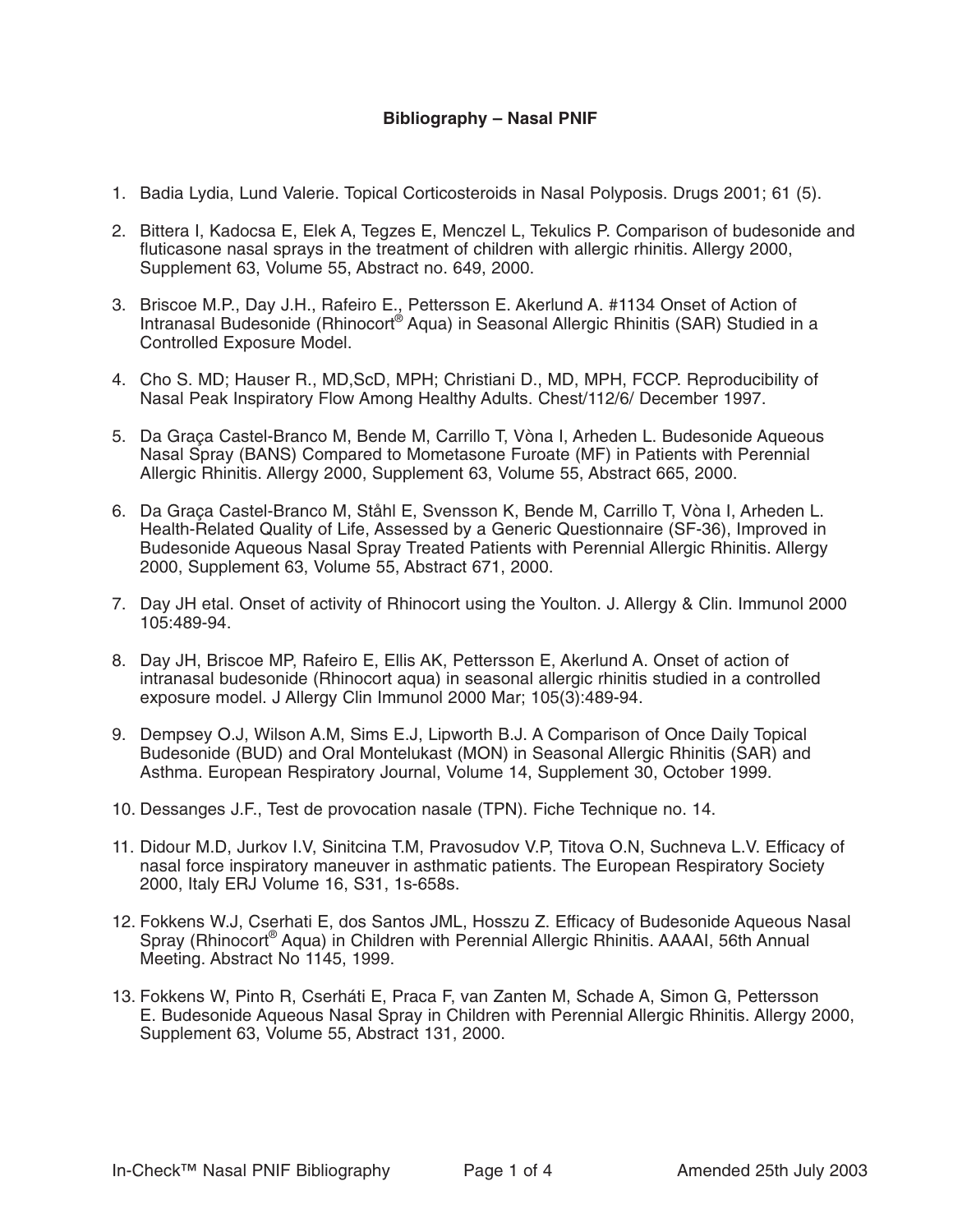- 14. Ghaem A., Dessanges J.P., Lockhart A., Martineaud J.P. Exploration Par Rhinomanometrie des maladies atteints d'allergie respiratoire. Bull. Eur. Physiopathol. Respir 1986, 22, 443-449.
- 15. Gleeson M.J, Youlten L.J.F, Shelton D.M, Siodlak M.Z, Eiser N.M and Wengraf C. Assessment of Nasal Airway Patency: A comparison of four methods. Clin. Otolaryngol. 1986, 11, 99-107.
- 16. Hallen H, Enerdal J, Graf P. Fluticasone propionate nasal spray is more effective and has a faster onset of action than placebo in treatment of rhinitis medicamentosa. Clin. Exp Allergy 1997 May 27(5): 552-8.
- 17. Hellgren J, Jarlstedt J, Dimberg L, Torén K, Karlsson G. A Study of Some Current Methods for Assessment of Nasal Obstruction. European Respiratory Journal 1996, Vol 9, S23 (0203), 18s.
- 18. Holmberg K, MD, PhD, Juliusson S MD, PhD, Balder, Smith D L, Richards DH, Karlsson G MD, PhD. Fluticasone propionate aqueous nasal spray in the treatment of nasal polyposis. Annals of Allergy, Asthma & Immunology Vol. 78, Number 3, March 1997.
- 19. Holmström M., Scadding G.K, Lund V.J and Darby Y.C. Assessment of Nasal Obstruction. A comparison between rhinomanometry and nasal Inspiratory peak flow. Rhinology, 28, 191-196, 1990.
- 20. Holmstrom M. Clinical performance of fluticasone propionate nasal drops. Allergy 1999;54 Suppl 53:21-5.
- 21. Jankowski R. MD; Schrewelius, DDS; Bonfils P., MD; Saban Y.MD; Gilain L, MD; Prades J-M., MD; Strunski V.,MD. Efficacy and Tolerability of Budesonide Aqueous Nasal Spray Treatment in Patients with Nasal Polyps.
- 22. Jordana G, Dolovich J, Briscoe MP, Day JH, Drouin MA, Gold M, Stepner N, Yang W. Intranasal fluticasone propionate versus loratadine in the treatment of adolescent patients with seasonal allergic rhinitis. J Allergy Clin Immunol 1996 Feb. 97 (2): 588-95.
- 23. Keith P., Nieminen J.,Hollingworth K., Dolovich J. Efficacy and tolerability of flicasone propionate nasal drops 400mcg once daily compared with placebo for the treatment of bilateral polyposis in adults. Clinical and Experimental Allergy, 2000, volume 30, pages 1460-1468.
- 24. Landwehr L.P., Vandewalker M.L., Stricker W.E. A Pilot Study of the Effect of Topical Nasal Peak Inspiratory Flow Rate in Allergic Rhinitis. Poster Annual Meeting-American College of Allergy, Asthma & Immunology.
- 25. Larsen K., Oxhoj H., Grontved A., Kristensen S. Peak flow nasal patency indices in patients operated for nasal obstruction, European Archives of Otorhinolaryngol (1990) 248: 21-24.
- 26. Lund Valerie J. MD; Flood Joanne, RSN; Andrew P Sykes, BSc; David H. Richards, BSc. Effect of Fluticasone in Severe Polyposis. Archives of Otolaryngology – Head & Neck Surgery May 1998 Volume 124.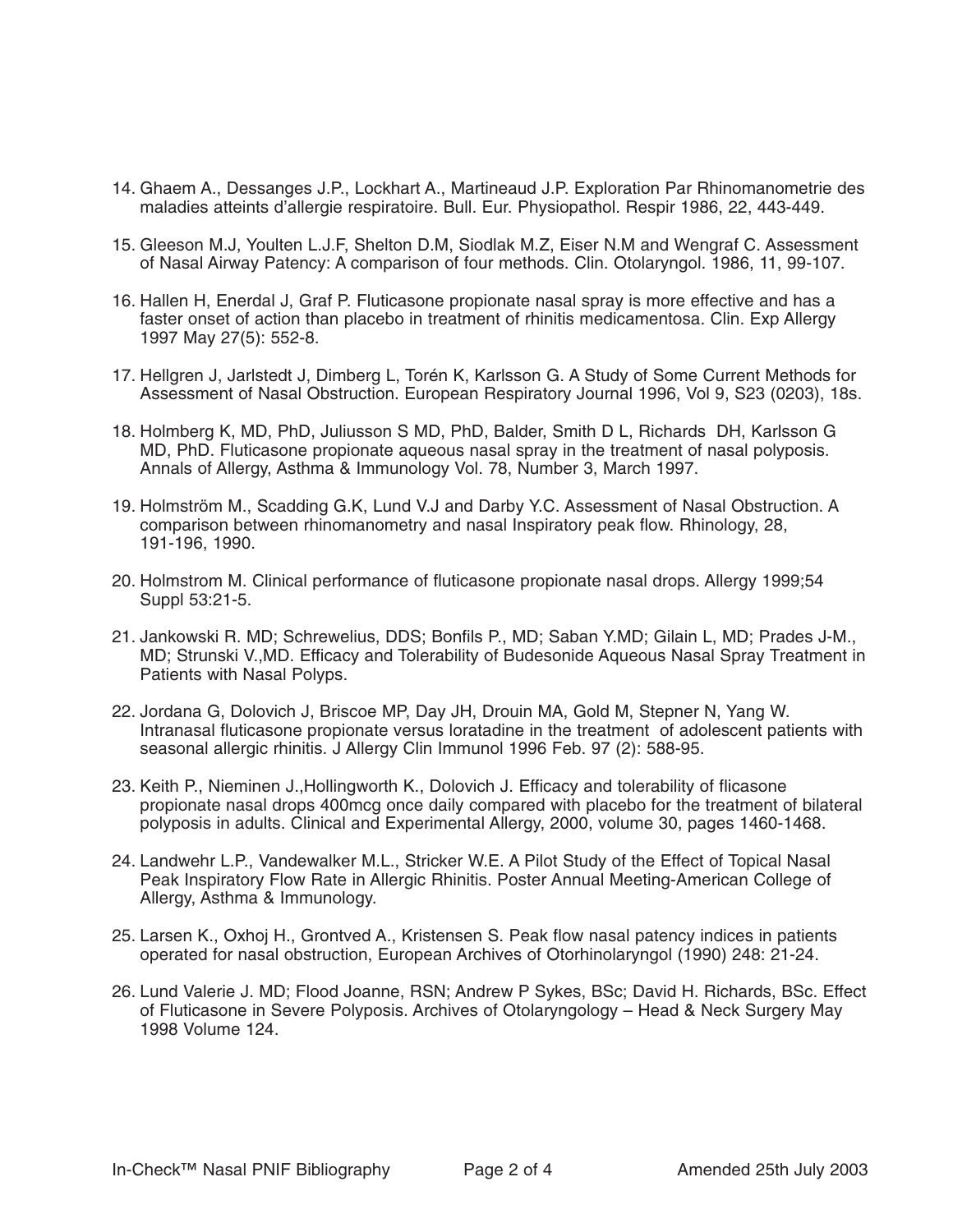- 27. Mackay I.S., Durham S.R. Perennial rhinitis. BMJ 1998;316:917 (21 March).
- 28. Mastalerz L, Milewski M, Duplaga M, Nizankowska E, Szczeklik A. Intranasal fluticasone propionate for chronic eosinophilic rhinitis in patients with aspirin induced asthma. Allergy 1997 Sep;52(9):895-900.
- 29. Penttilä M., Poulsen P., Hollingworth K., Holmström M., Dose-related efficacy and tolerability of fluticasone propionate nasal drops 400 mcg once daily and twice daily in the treatment of bilateral nasal polyposis: a placebo-controlled randomised study in adult patients. Clinical and Experimental Allergy, 2000, Volume 30, Pages 94-102.
- 30. Prescott C.A.J, Prescott K.E. Peak Nasal Inspiratory flow measurement: an investigation in children. International Journal of Pediatric Otorhinolaryngology 32 (1995) 137-141.
- 31. Rowe-Jones Julian M. FRCS, Mackay Ian s., Management of nasal polyps. Current Opinion in Otolaryngology & Head and Neck Surgery 1998, 6:41-46.
- 32. Taylor MA, Reilly D Llewellyn-Jones RH, McSharry C, Aitchison TC. Randomised controlled trial of homoeopathy versus placebo in perennial allergic rhinitis with overview of four trial series. BMJ 2000 Aug 19-26;321(7259):471-6.
- 33. Terrien MH, Rahm F, Fellrath JM, Spertini F. Comparison of the effects of terfenadine with fexofenadine on nasal provocation tests with allergen. J Allergy Clin Immunol 1999 Jun; 103(6):1025-30.
- 34. Wihl J-A, Malm l., Rhinomanometry and nasal peak expiratory an inspiratory flow rate. Annals of Allergy, Volume 61, July 1988.
- 35. Pearce L. Revisiting Inhalers Selecting an Inhaler Practice Nursing 2002, Volume 13, No 12, p561.
- 36. Wilson A, Sims E, Coutie W, Lipworth B. Domiciliary Nasal Flow Is A Better Marker of Treatment Response Than Rhinomanometry or Acoustic Rhinometry in Patients With Allergic Rhinitis and Asthma. AAAAI 56th Annual Meeting. Abstract No 609, 1999.
- 37 Wilson A.M, Dempsey O.J, Sims E.J, Lipworth B.J. Subjective and objective markers of treatment response in patients with seasonal allergic rhinitis. Ann Allergy Asthma Immunol 2000 Aug; 85 (2):111-4.
- 38. Wilson A.M, Orr L.C, Sims E.J, Lipworth B.J. Effects of monotherapy with intra-nasal corticosteroid or combined oral histamine and leukotriene receptor antagonists in seasonal allergic rhinitis. Clinical and Experimental Allergy, 2001, Volume 31, pages 61-68.
- 39. Wilson A.M, Dempsey O.J, Sims E.J, Lipworth B.J. A comparison of topical budesonide and oral montelukast in allergic rhinitis and asthma. Clin Exp Allergy 2001 Apr; 31 (4):616-24.